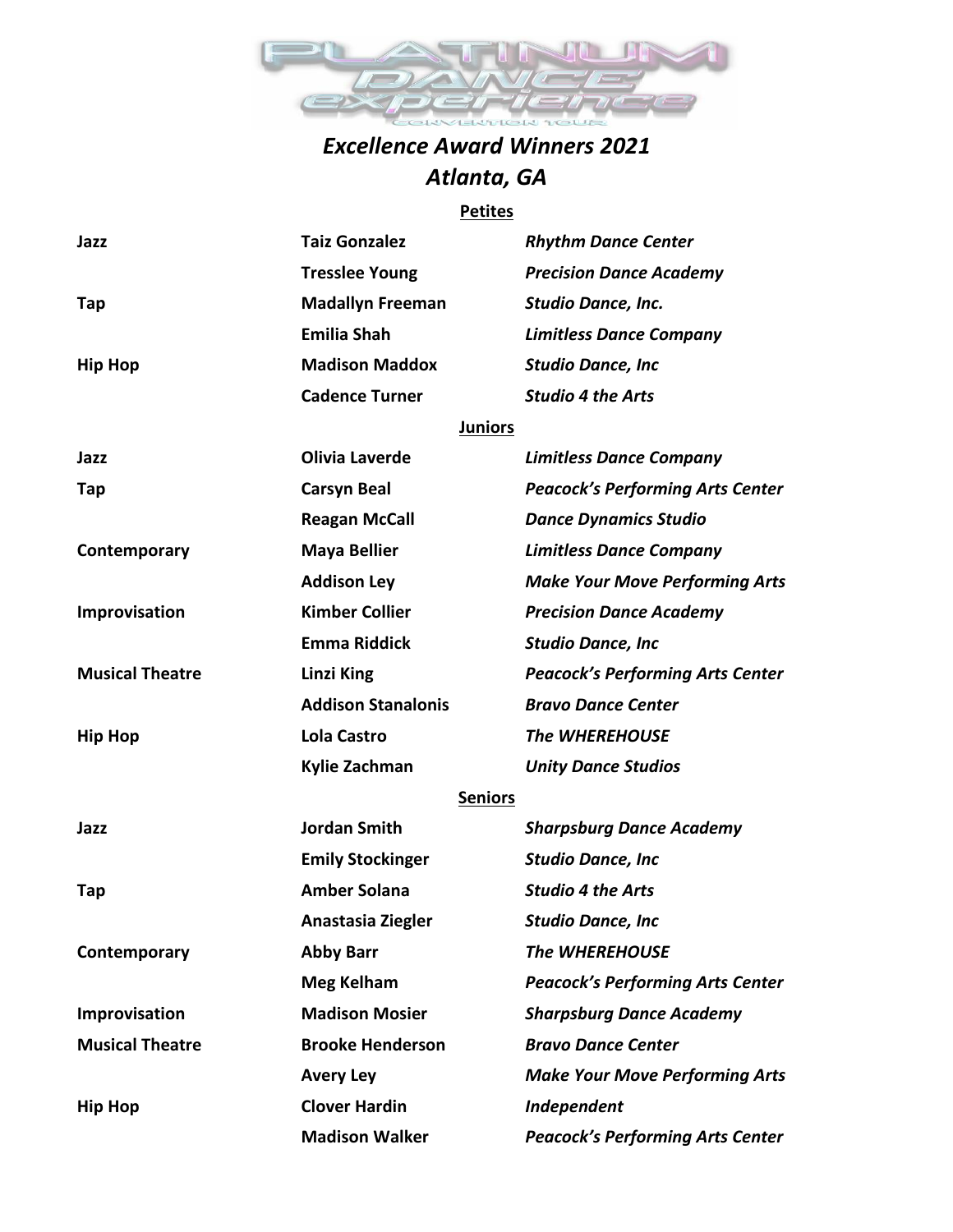

# *Scholarship Award Winners 2021 Atlanta, GA*

### **Petites**

| \$25 Gift Certificate         | <b>Emilyn Crowell</b>      | <b>Peacock's Performing Arts Center</b> |
|-------------------------------|----------------------------|-----------------------------------------|
|                               | <b>Audrey Hassler</b>      | <b>Studio 4 the Arts</b>                |
|                               | <b>Charli-Drew Maney</b>   | <b>Studio Dance, Inc</b>                |
|                               | <b>Molly Mathis</b>        | <b>Southern Dance Precision</b>         |
| <b>Discovery Spotlight GC</b> | <b>Charlye Kate Davis</b>  | <b>Limitless Dance Company</b>          |
|                               | Jenna-Lynn Shuman          | <b>Studio Dance, Inc.</b>               |
|                               | <b>Kaileigh Wimberly</b>   | <b>Studio 4 the Arts</b>                |
| <b>Improv Winner</b>          | Ava Veal                   | <b>Southern Dance Precision</b>         |
|                               | Olivia Wells               | <b>Bravo Dance Center</b>               |
| <b>Free Solo Certificate</b>  | <b>Paisley Black</b>       | <b>Dance Force LLC</b>                  |
|                               | <b>Elaine Chen</b>         | <b>Precision Dance Academy</b>          |
| <b>Free PDC Scholarship</b>   | <b>Taiz Gonzalez</b>       | <b>Rhythm Dance Center</b>              |
|                               | <b>Palmer Middlebrooks</b> | <b>Precision Dance Academy</b>          |

### **Juniors**

| \$25 Gift Certificate         | <b>Addison Ley</b>      | <b>Make Your Move Performing Arts Center</b> |
|-------------------------------|-------------------------|----------------------------------------------|
|                               | <b>Anna Mitchell</b>    | <b>Bravo Dance Center</b>                    |
|                               | <b>Bailey Scott</b>     | <b>Studio Dance, Inc.</b>                    |
|                               | Ayla Wood               | <b>Precision Dance Academy</b>               |
| <b>Discovery Spotlight GC</b> | <b>Leah Burkhalter</b>  | <b>Studio Dance, Inc</b>                     |
|                               | <b>Rivers Haynes</b>    | <b>Unity Dance Studios</b>                   |
|                               | Linzi King              | <b>Peacock's Performing Arts Center</b>      |
|                               | <b>Ashlyn Ledford</b>   | <b>OnStage Dance Company</b>                 |
| <b>Improv Winner</b>          | <b>Reagan McCall</b>    | <b>Dance Dynamics Studio</b>                 |
|                               | <b>Aliya Montgomery</b> | <b>Peacock's Performing Arts Center</b>      |
| <b>Opening # PDC</b>          | <b>Maya Bellier</b>     | <b>Limitless Dance Company</b>               |
|                               | <b>Camden Johnson</b>   | <b>Dance Force LLC</b>                       |
| <b>Opening # Nationals</b>    | <b>Emmerson Moore</b>   | <b>Make Your Move Performing Arts</b>        |
|                               | <b>Saliha Wootton</b>   | <b>Studio 4 the Arts</b>                     |
| <b>Free Solo Certificate</b>  | <b>Rivers Haynes</b>    | <b>Unity Dance Studios</b>                   |
|                               | <b>Olivia Laverde</b>   | <b>Limitless Dance Company</b>               |
| <b>Free PDC Scholarship</b>   | Lola Castro             | <b>The WHEREHOUSE</b>                        |
|                               | Kylie Zachman           | <b>Unity Dance Studios</b>                   |